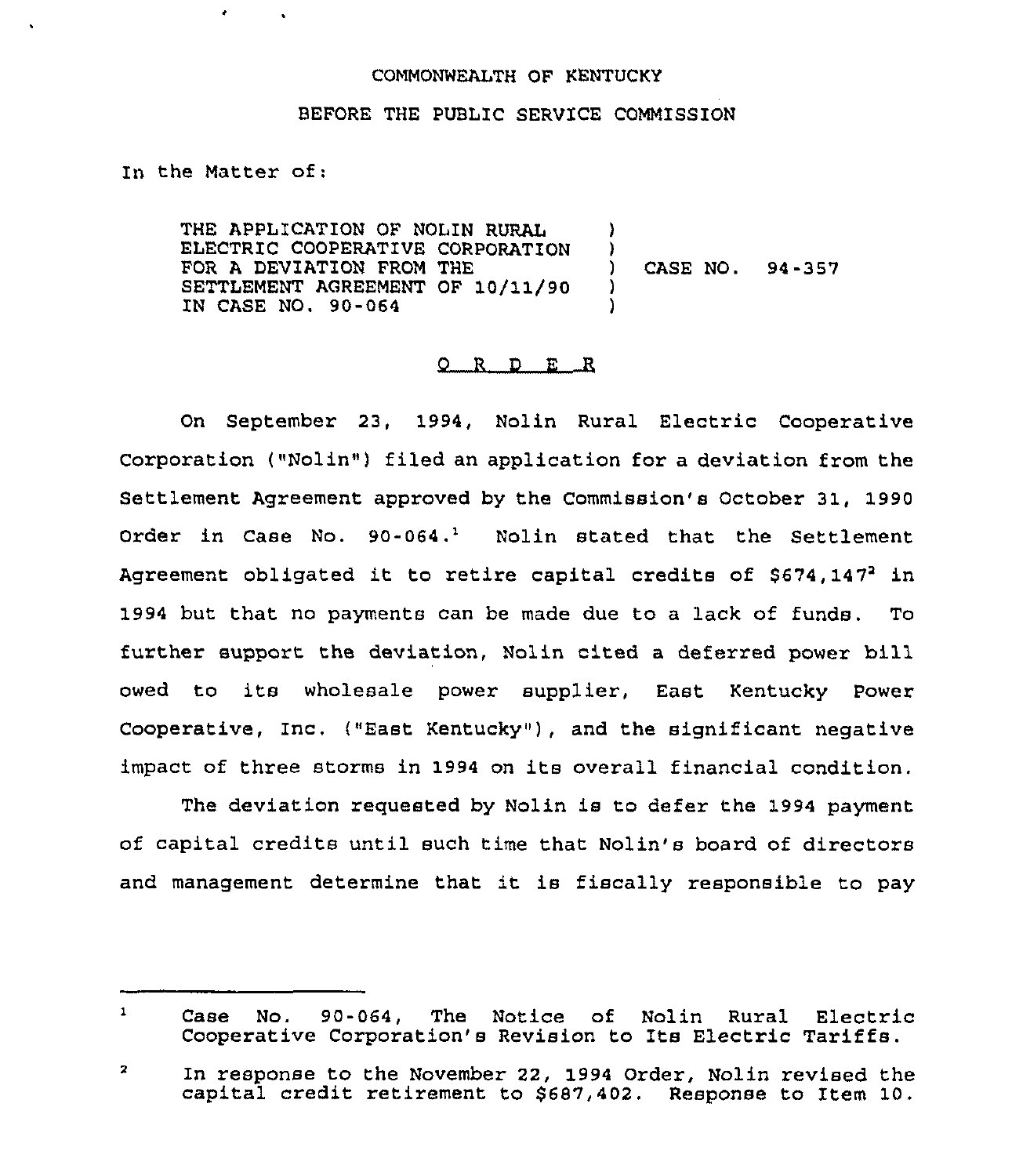such credits. The Commission previously granted Nolin deviations to delay the capital credit payments required in 1991 and 1992.<sup>3</sup>

 $\bar{\mathbf{v}}$ 

Under the terms of the Settlement Agreement, Nolin is required to apply total margins in excess of a 1.5 Times Interest Earned Ratio ("TIER") to the retirement of capital credits to its members. The Settlement Agreement also requires Nolin to make a good faith effort to reduce its equity level. Further, the Settlement Agreement provides that Nolin may be relieved of its obligation to retire capital credits only when, due to circumstances beyond its control, the Rural Utilities Service ("RUS")' or the National Rural Utilities Cooperative Finance Corporation ("CFC") have suspended or discontinued advancing loan funds to Nolin.

Nolin provided no financial information, workpapers, or calculations to support its request for <sup>a</sup> deviation, despite Commission instructions to do so when the last deviation was granted."'owever, responses to a data request indicate that Nolin lacks adequate cash funds to make the \$687,402 retirement. Although Nolin has a substantial line of credit with CFC, no draw downs can be made due to the outstanding deferred power bill.<sup>6</sup> Nolin provided information showing that its equity level has decreased over a 15-month period, from 58.36 percent in July 1993

- G. Case No. 90-064, Order dated December 18, 1992, at 5.
- 6 Response to the November 22, 1994 Order, Item 3.

 $-2-$ 

 $\mathbf{J}$ Case No. 90-064, Orders dated December 20, 1991 and December 18, 1992.

 $\blacktriangleleft$ Formerly the Rural Electrification Administration ("REA")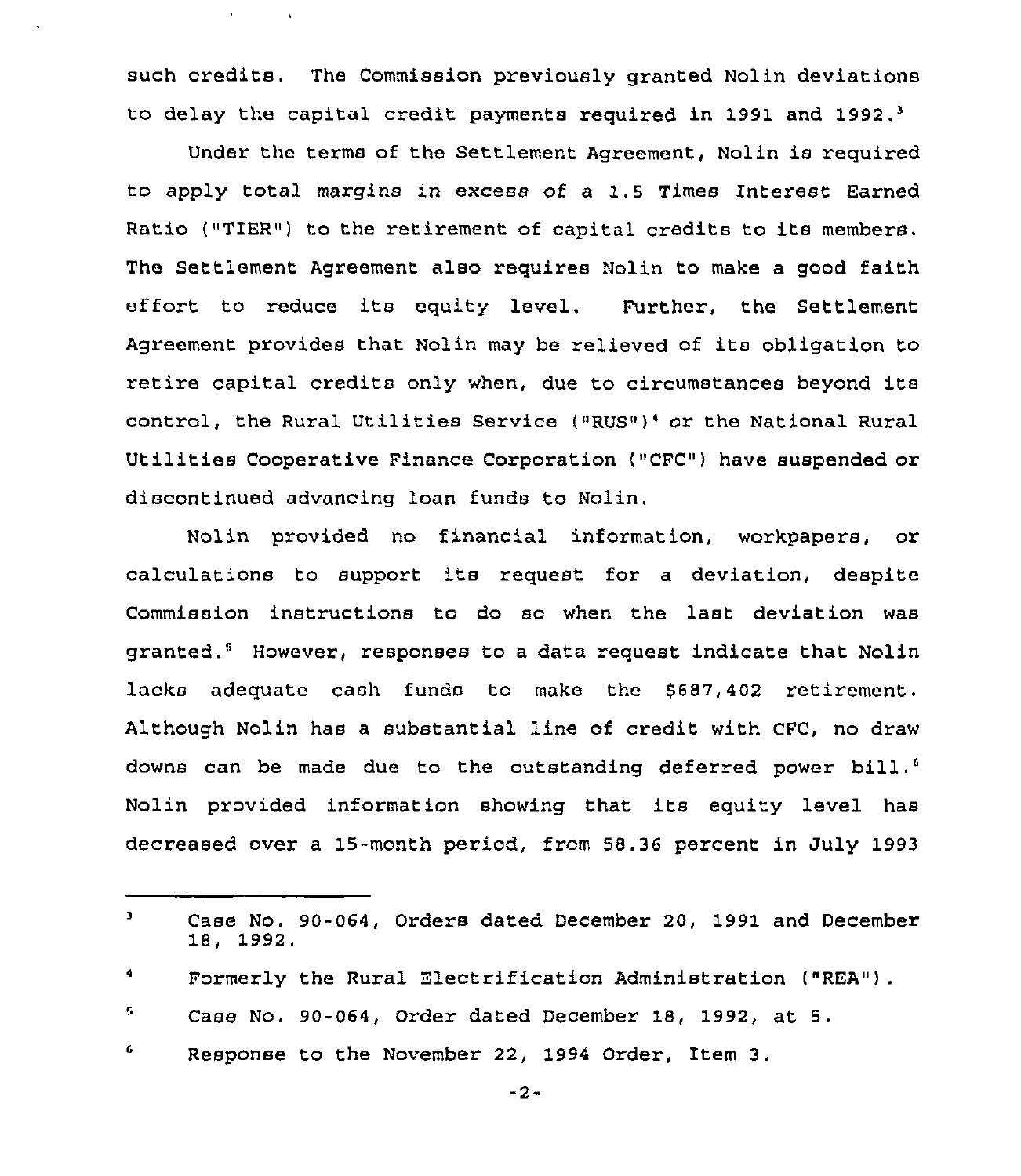to  $54.26$  percent in October 1994.<sup>7</sup> At the time the Settlement Agreement was approved, October 31, 1990, Nolin's equity level was at 61.6 percent.

Nolin provided no documentation to indicate that the RUS or CFC had suspended or discontinued advancing loan funds to Nolin. In fact, Nolin stated that it had RUS approval for <sup>a</sup> loan covering the work performed under its current two-year work plan, but it had not received the formal loan documents.<sup>8</sup>

The application states that Nolin is on a nine-year capital credit rotation cycle, but Nolin's financial outlook indicates that it will be unrealistic to stay on that rotation cycle. Nolin indicated that it was in the process of formulating <sup>a</sup> new equity management plan based on a 15-year rotation cycle and the issue of paying capital credits would be addressed in its forthcoming application related to a decrease in the cost of power purchased from East Kentucky. However, Nolin has now filed that application, Case No.  $94-402$ , and disclosed that no formal changes to its equity management plan have been made,<sup>10</sup> but it does seek to modify the 1990 Settlement Agreement by eliminating the requirement to retire capital credits.<sup>11</sup>

 $\mathbf{q}^{\mathrm{max}}$ 

 $\sim 100$ 

 $11$ Case No. 94-402, Application, Part 12 (b), at 4.

 $-3-$ 

 $\pmb{\gamma}$ Id., Item 7.

Ū.  $Id.$ , Item  $2(b)$ .

<sup>9</sup> Case No. 94-402, Application to Retain the Wholesale Power Reduction of East Kentucky Power, Inc. in PSC Case No. 94-336.

 ${\bf 10}$ Case No. 94-402, Response to November 22, 1994 Order, Item 9, page 1 of 2,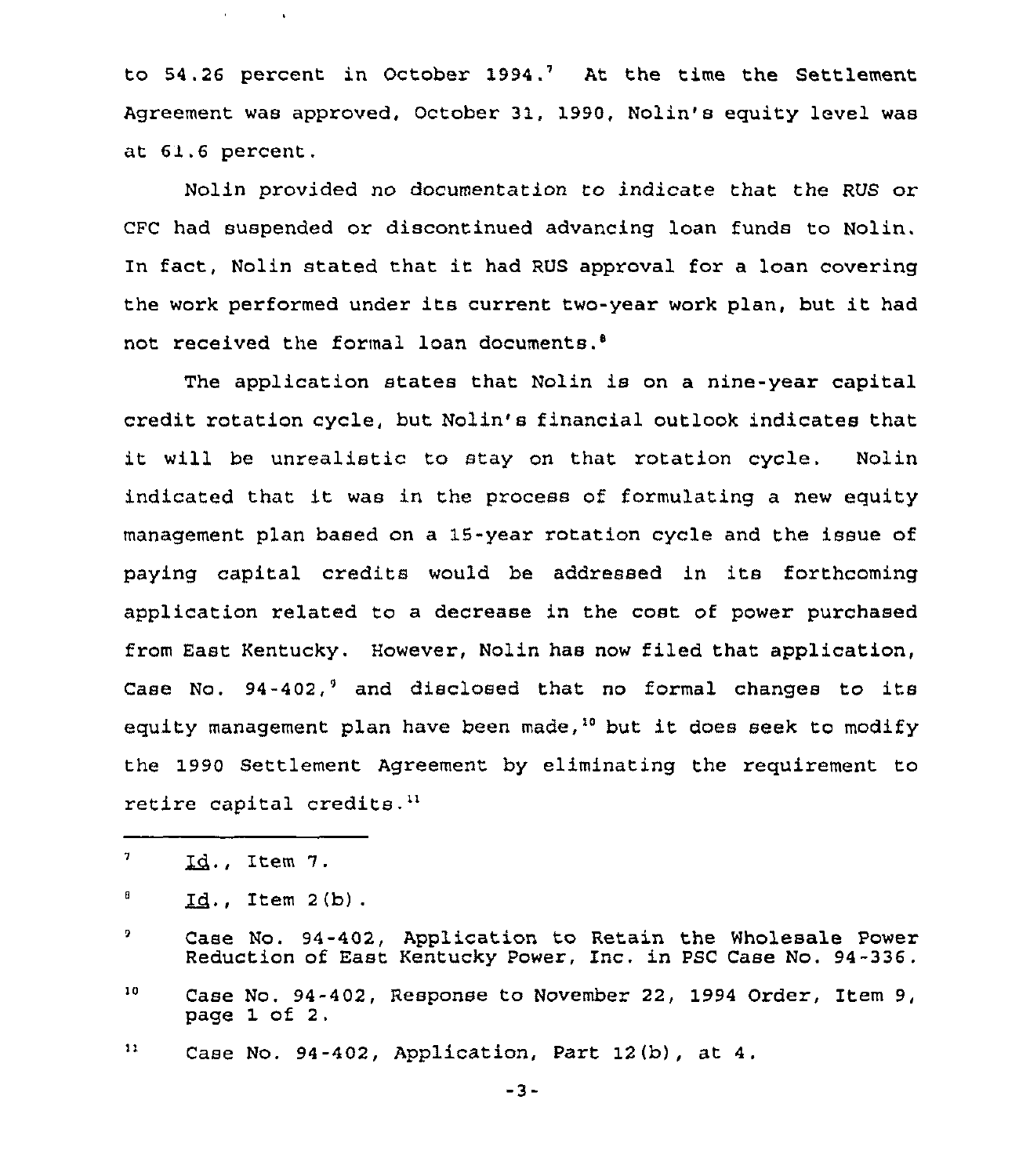The application represents the second time Nolin has asked the capital credit payment be deferred until its board of directors determines that it is financially able to do so. As stated in the December 20, 1991 Order, the Commission is concerned that Nolin has not proposed <sup>a</sup> timetable under which it would make the <sup>1994</sup> retirements. Nolin's proposal to waive the requirement of payment until its board of directors determines that Nolin is financially able to do so raises the possibility that several years could pass before the retirement is made. Such an indefinite deferral of the payout might compound cash flow problems in future years and delay subsequent capital credit retirements. Such an open-ended request contradicts the purpose of the capital credit rotation provision in the 1990 Settlement Agreement, the systematic payment of capital credits to Nolin's members.

Based on the record, and being advised, the Commission finds that Nolin should be allowed to deviate from the Settlement Agreement only to the extent that the 1994 capital credit retirements will not be required to be paid in 1994. Nolin indicates that after its deferred power bill is paid in full by April 1, 1995,<sup>12</sup> it will be able to draw on its CFC line of credit Nolin should make arrangements to pay its 1994 retirements, by designating loan advances, obtaining short-term borrowings, or other means, as expeditiously as possible but in no event later than April 30, 1995. Nolin should file, within 10 days of the 1994

 $12<sup>7</sup>$ 

Response to November 22, 1994 Order, Item 1.